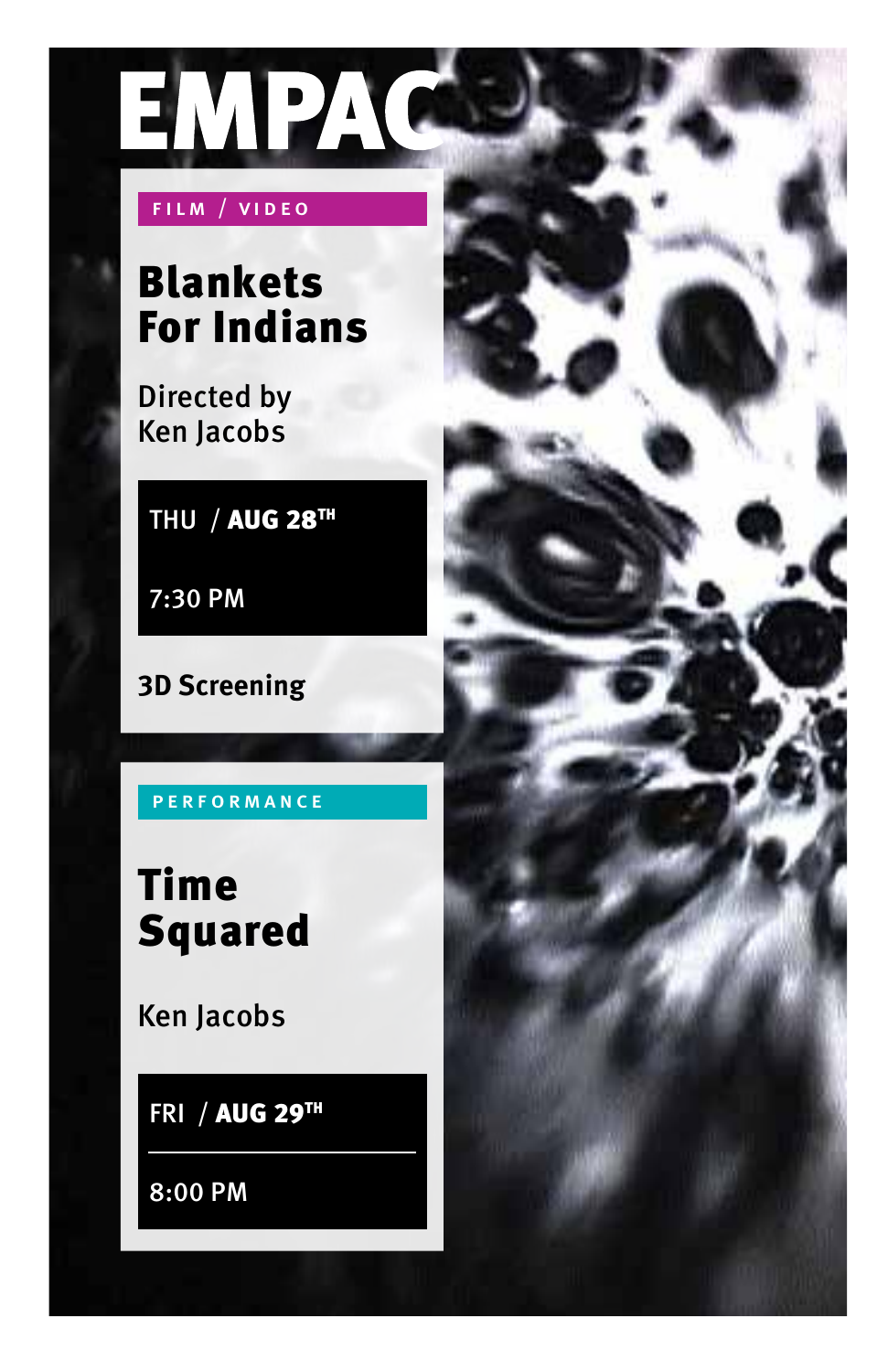

## Blankets for Indians Directed by Ken Jacobs

2012 / 3d digital video / 57 mins technical assistance by nisi jacobs images taken from city hall park, zuccotti park during occupy wall street sound gathered from the streets of new york city

"Advanced art even questions the eyes and how they work to conduct reality to our minds." : Ken Jacobs, 2012

Blankets for Indians blends a stereoscopic study of water spurting from New York's City Hall fountain with an intimately detailed portrait of an Occupy Wall Street march. While in the process of shooting the fountain in 2012, Jacobs serendipitously turned his camera toward a large protest marching to Zuccotti Park in support of Occupy Wall Street. The unexpected connection gives the film new life, seamlessly moving between sensual observation and political commentary, reflection, and abstraction. Using freeze-frames, text, and 3D manipulation, Jacobs questions the contemporary conditions of socio-political struggle, its relation to aesthetics, and the labor necessary to produce both.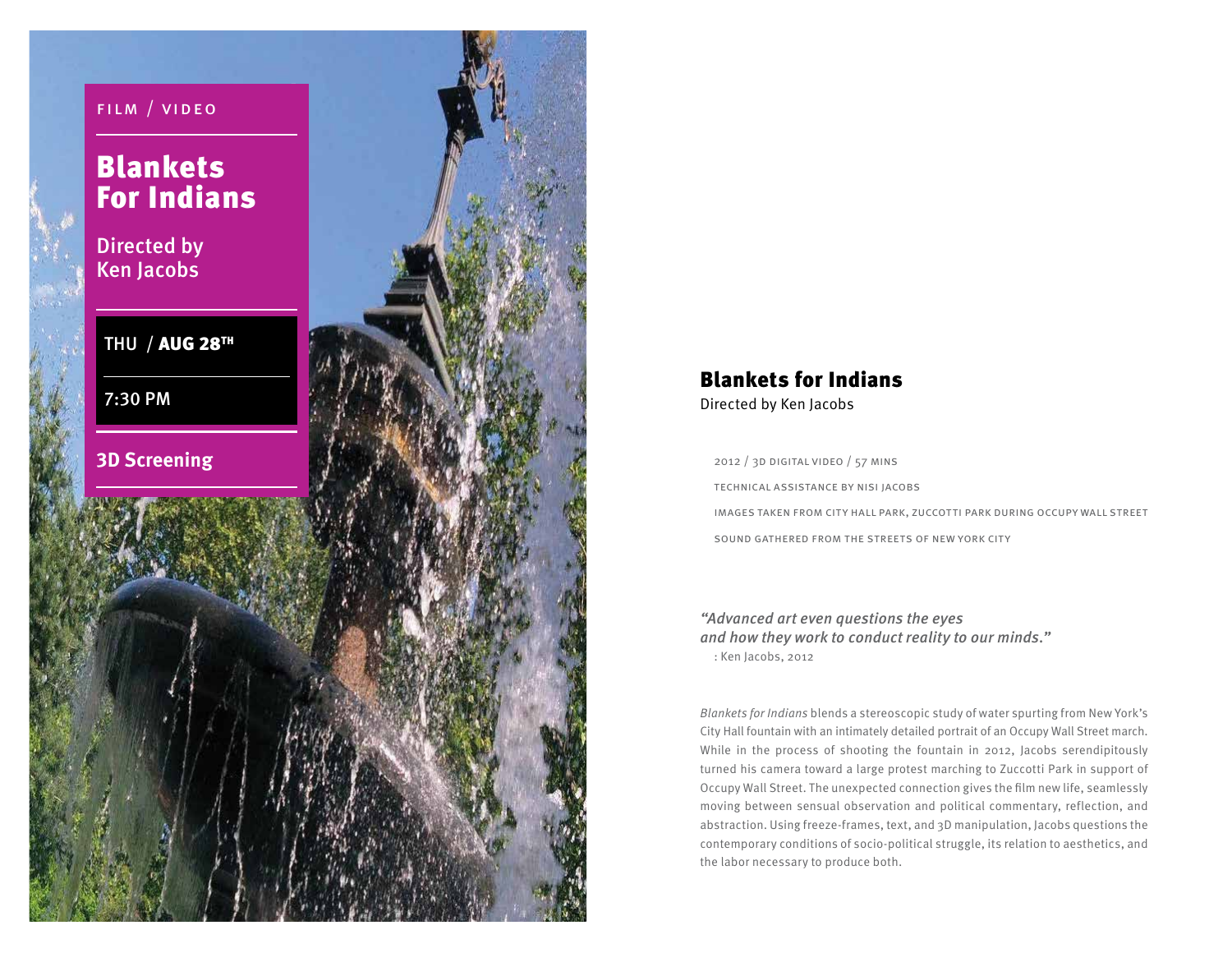permormance

# Time Squared

Ken Jacobs

FRI / AUG 29TH

8:00 PM

#### Time Squared Ken Jacobs

nervous magic lantern performance assisted by florence jacobs sound gathered from the new york subways

reaching into the audience), in an ongoing investigation of "expanded cinema". This "Along with magician's assistant Flo, I have presented live film-performance since 1975 but other spectacles before that, including 3D shadowplay (with shadows will be a performance with the Nervous Magic Lantern, a device so elemental it puts us in the running with the very earliest inventors of cinema. You will see Abstract Expressionism in depth, monster-creations of dark and light forming and reforming without film or electronics, live! and without 3D spectacles but with 3D available to be seen even by the single-eyed. A projection of evolving and moving, twisting and turning dimensional forms that could've happened before the invention of film, though Abstract-Expressionism had to come first to prepare minds. Light will pulse throughout, not to everyone's pleasure, but no pulse/no hallucination. (Do not prepare with drugs, the Nervous Magic Lantern is the drug.) Accompanied by the surround-sounds of the New York subway and its joyful inhabitants."

: Ken Jacobs, 2012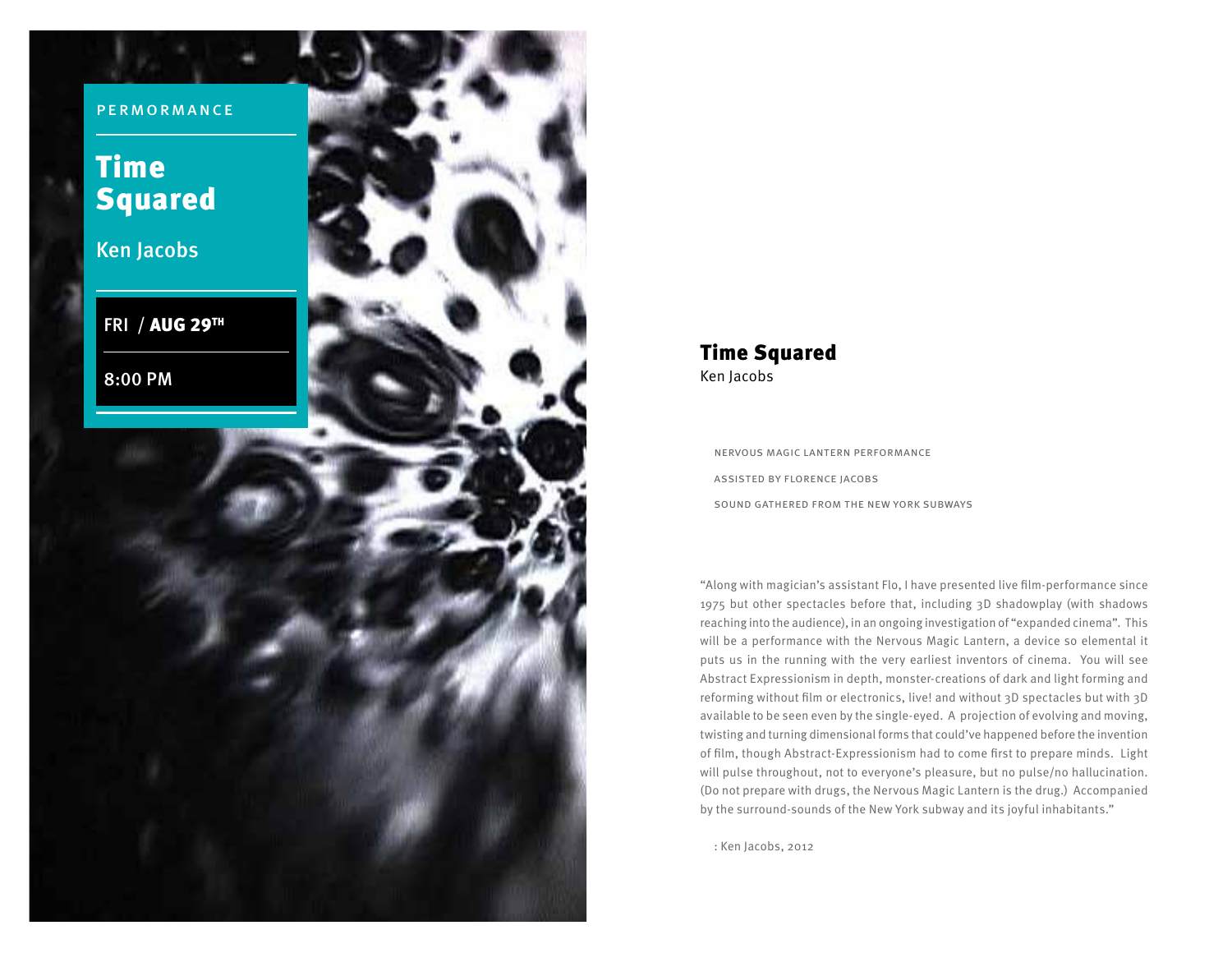## Biography

Ken Jacobs

Ken Jacobs was born in Brooklyn in 1933 and lives and works in New York City. A pioneer of the American film avant-garde of the 1960s and '70s, Jacobs is a central figure in post-war experimental cinema. From his first films of the late 1950s to his recent experiments with digital video, his investigations and innovations have influenced countless artists. He has received numerous awards, including the Maya Deren Award and a John Simon Guggenheim Fellowship, as well as grants from the National Endowment for the Arts, the Rockefeller Foundation, and the New York State Council on the Arts. In 1969, with the help of Larry Gottheim and Gottheim's students (one of whom was J. Hoberman, current senior film critic for the Village Voice), Jacobs began the Cinema Department at SUNY Binghamton and taught there until 2002. His films, videos, and performances have been received at such international venues as the Berlin Film Festival, the London Film Festival; the Hong Kong Film Festival; the New York Film Festival; the American Museum of the Moving Image, Astoria, New York; the Whitney Museum of American Art, New York; and The Museum of Modern Art, New York. He was a featured filmmaker at the International Film Festival Rotterdam in 2004, and Courtisane Festival, Ghent in 2014.

## STAFF

Johannes Goebel / Director Geoff Abbas / Director for Stage Technologies Eric Ameres / Senior Research Engineer S. Argeo Ascani / Curator, Music David Bebb / Senior System Administrator Peter Bellamy / Senior Systems Programmer Michael Bello / Video Engineer Victoria Brooks / Curator, Time-Based Visual Arts Eric Brucker / Lead Video Engineer Ash Bulayev / Curator, Dance + Theater Michele Cassaro / Guest Services Coordinator John Cook / Box Office Manager Roxanne DeHamel / Web Developer David DeLaRosa / Production Technician Zhenelle Falk / Artist Services Administrator William Fritz / Master Carpenter Kimberly Gardner / Manager, Administrative Operations Ian Hamelin / Project Manager Katie Hammon / Administrative Specialist Ryan Jenkins / Event Technician Shannon Johnson / Design Director Pamela Keenan / Production Technician CathyJo Kile / Business Manager Eileen Krywinski / Graphic Designer Carl Lewandowski / Production Technician Eric Chi-Yeh Lin / Lead Stage Technician Stephen McLaughlin / Event Technician Alena Samoray / Production Technician Candice Sherman / Business Coordinator Avery Stempel / Front of House Manager Kim Strosahl / Acting Production Administrative Coordinator Jefrey Svatek / Audio Engineer Dan Swalec / Master Electrician Todd Vos / Lead Audio Engineer Pete Wargo / Manager, Information Systems Michael Wells / Production Technician Emily Zimmerman / Associate Curator

EMPAC 2014-2015 presentations, residencies, and commissions are supported by grants from the National Endowment for the Arts and The MAP Fund, a program of Creative Capital, primarily supported by the Doris Duke Charitable Foundation; additional funding from the Andrew W. Mellon Foundation, the Community Connections Fund of the MetLife Foundation, Boeing Company Charitable Trust, and the New York State Council for the Arts. Special thanks to the Jafe Fund for Experimental Media and Performing Arts for support of artist commissions.